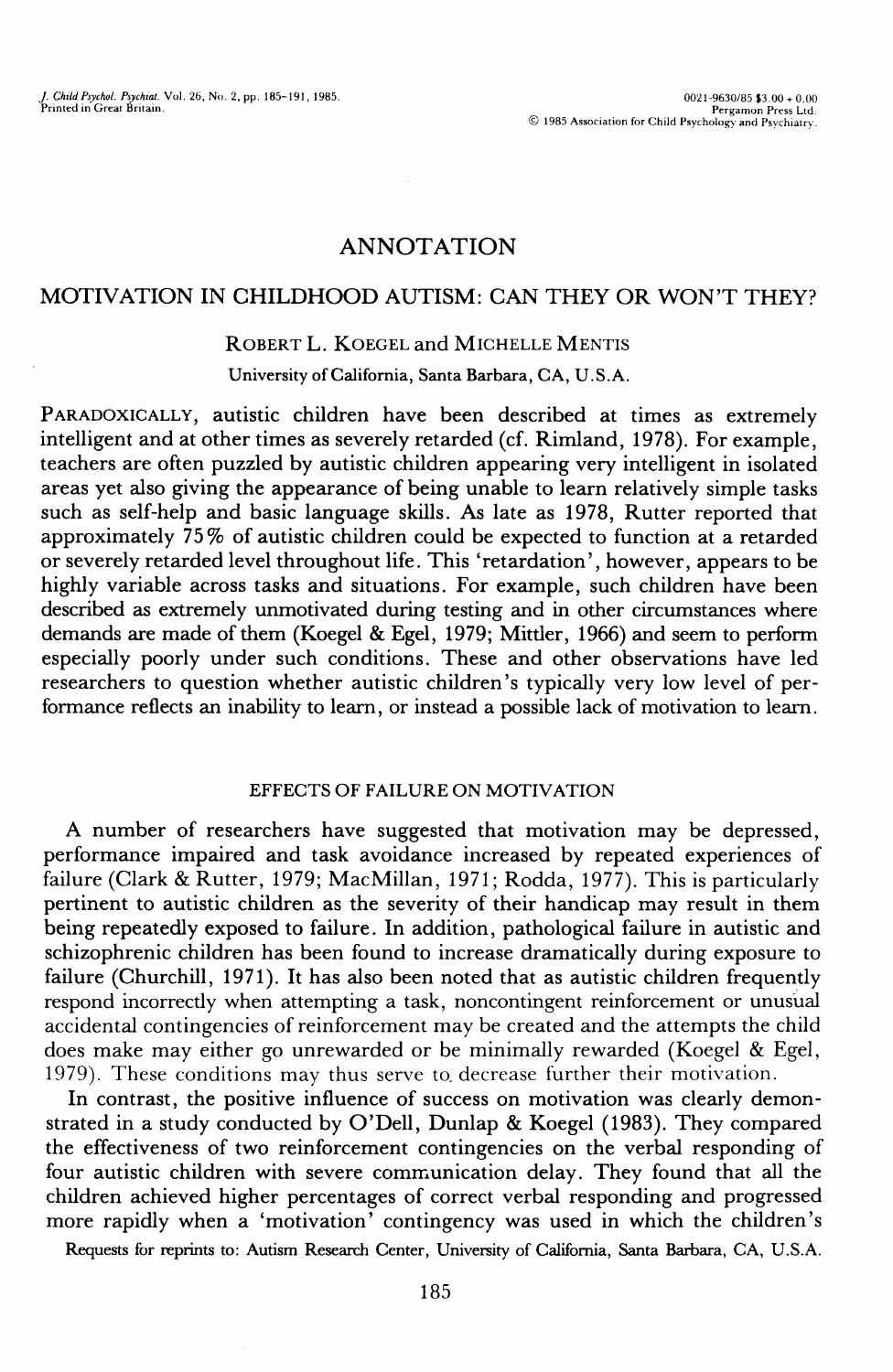observable attempts to verbalize were reinforced. The other, less successful contingency used was a more narrowly defined shaping contingency under which only very strictly defined successive approximations to a target verbalization were reinforced regardless of how hard the child was 'trying'. The former (attempts) contingency was superior in all areas. In addition to improvements in their learning, when the children's affect was rated by naive observers all the children were judged to be happier, more enthusiastic, more interested and better behaved when their verbal attempts were reinforced. The results suggest that by reinforcing communication attempts, the children's motivation to maintain interest and attention in a task may be increased and that, at least for this severely handicapped population, it may be more important to increase motivation before further refining the types of behaviour that are being taught through shaping.

#### LEARNED HELPLESSNESS

A further significant implication of this study relates to the notions of success and failure and of learned helplessness. Seligman and his colleagues have argued that learned helplessness results from learning that reinforcement and responding are independent (Miller & Seligman, 1975; Overmier & Seligman, 1967; Seligman & Maier, 1967). They state that such learning serves to: "lower performance by reducing the incentive for instrumental responding, which results in lowered response initiation. In addition, learning that reinforcement and responding are independent interferes with learning that responses later control reinforcements" (Miller & Seligman, 1975, p. 228). Learned helplessness thus results in individuals being slow to initiate responses and in their having greater difficulty in learning the responsereinforcement contingency. It has been suggested that the types of behaviours shown in learned helplessness studies are very similar to those exhibited by autistic children (Koegel & Egel, 1979). Seligman, Maier & Geer (1968) have suggested that the maladaptive behaviours associated with learned helplessness may be corrected by enforced exposure to the response-reinforcement contingency. In the above study, as the children experienced more success during the attempt condition they experienced the response-reinforcer contingency more frequently. Dunlap (1984) also found a similar positive effect by interspersing well-learned maintenance tasks among new tasks being taught, suggesting that there may be a generalized positive influence obtained when autistic children obtain more experience with response-reinforcer contingencies.

The notion of learned helplessness and the suggestion that success may heighten motivation was also discussed in a study conducted by Koegel & Egel (1979). They investigated the effect on motivation of correct vs incorrect task completion. Their results indicated that the children's motivation (which was defined in terms of the children's attempts to complete a task and the level of enthusiasm the child displayed) decreased to extremely low levels when they worked on tasks that they did not complete correctly. However, when the children were prompted to keep responding until they had completed the tasks correctly, their motivation to respond to those tasks was markedly increased. The results are thus consistent with those reported by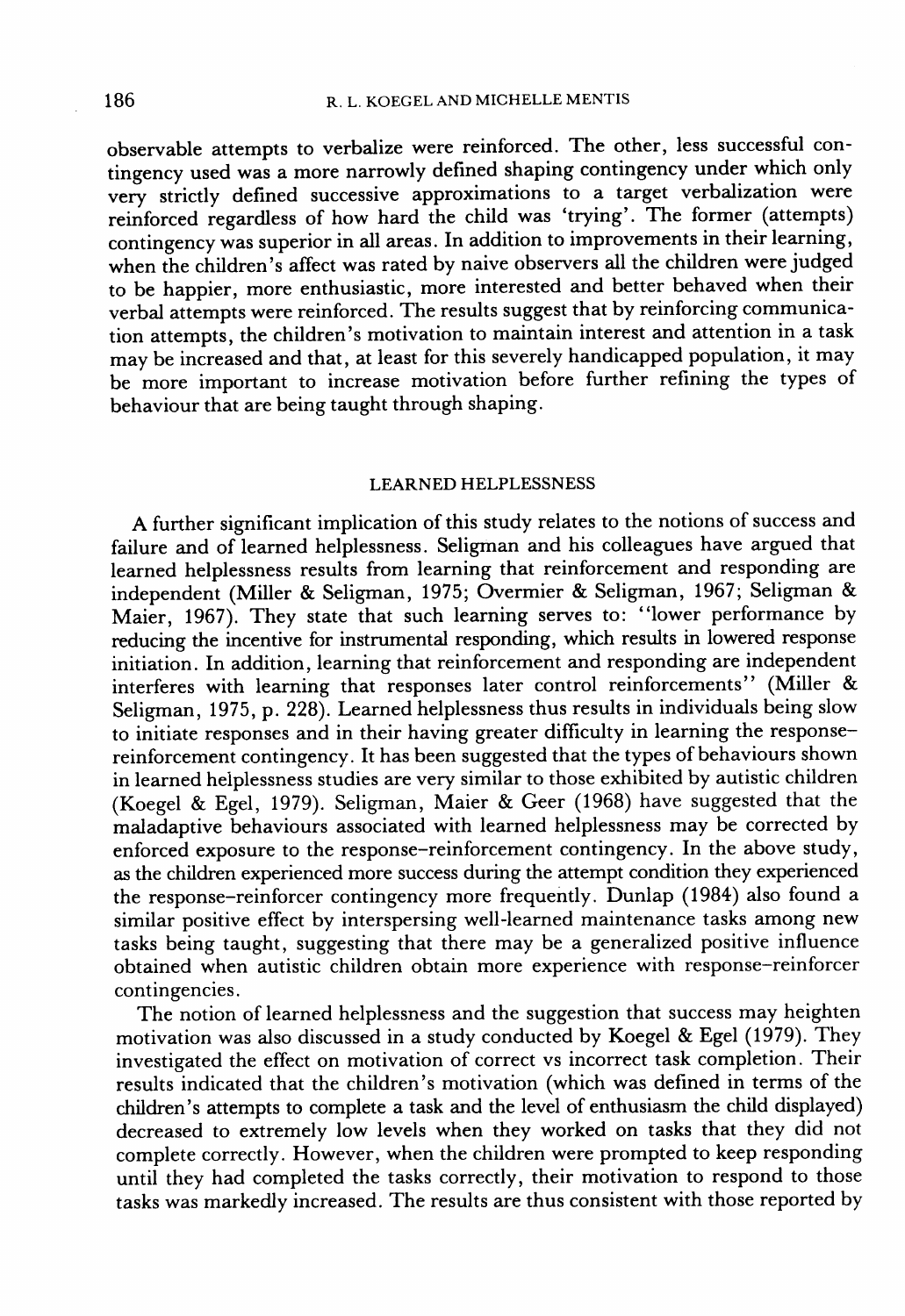### ANNOTATION 187

O'Dell, Dunlap & Koegel (1983) and suggest that the experience of failure may result in decreased motivation, and that by increasing successful task completion, motivation may be heightened. This may be done through prompting, as in the above study, by interspersing maintenance tasks (Dunlap, 1984) or by altering the reinforcement contingency so that attempts are reinforced regardless of whether they are followed by success (O'Dell *et al,* 1983).

In a related study investigating the variables controlling social avoidance behaviour (Dyer, Bell & Koegel, 1983) it was found that when autistic children engaged in child-preferred activities, decreased levels of social avoidance behaviour were exhibited. On the basis of these results the authors suggested that by being able to direct the sociad situation, increased success in this situation was experienced and social approach behaviour was therefore reinforced. Thus by maximizing the child's chances of success, motivation to engage in social approach behaviour was heightened and, by being reinforced for this behaviour, the generalization and maintenance of the behaviour was increased. These results are also significant in that the child's motivation was maintained by reinforcement contingencies occurring in the child's everyday life, important for the continued maintenance of the behaviour.

### SHARED CONTROL AND INCREASED SUCCESS

Recently, several studies have investigated the effects of shared control amd the use of child-preferred activities on the motivation of autistic children. Although the results of these studies are preliminary, they strongly suggest that the motivation of autistic children can be significantly increased and that this may result in increased generalization and maintenance of learned behaviour.

It has been suggested that by giving autistic and other children some control over the choice of topic of conversation, the materials to be used or the activities to be engaged in, an increased level of interest and motivation in the activity may be achieved (Dyer *et al,* 1983; O'Dell & Koegel, 1981; Turner, 1978). This is an important consideration as it has been reported that the major type of interaction between adults and autistic children seems to be adult-directed demands and requests (Bernard-Opitz, 1982; Duchan, 1983). In a study conducted by Wetherby (1982) autistic children were found to initiate communication with adults in a free-play setting frequently. As this is inconsistent with anecdotal reports in the literature that autistic children lack spontaneous use of communication, Wetherby suggested that the results she obtained may have been due to the fact that the adult in her study was non-directive. She felt that this gave the child opportunities to engage in childpreferred activities rather than those selected by the adult. Similar results were obtained by Bernard-Opitz (1982), who found that an autistic child initiated communication more frequently when the parent was instructed not to initiate communication with her child, but only to respond to her child's initiations. It may be suggested that the increase in the child's initiations was due to her increased control in the interaction once she was able to initiate topics with a high probability of success.

In a related study described by O'Dell & Koegel (1981) a natural language paradigm of treatment delivery was more successful than a repetitive practice paradigm. Two of the variables differentiating the 'natural language paradigm'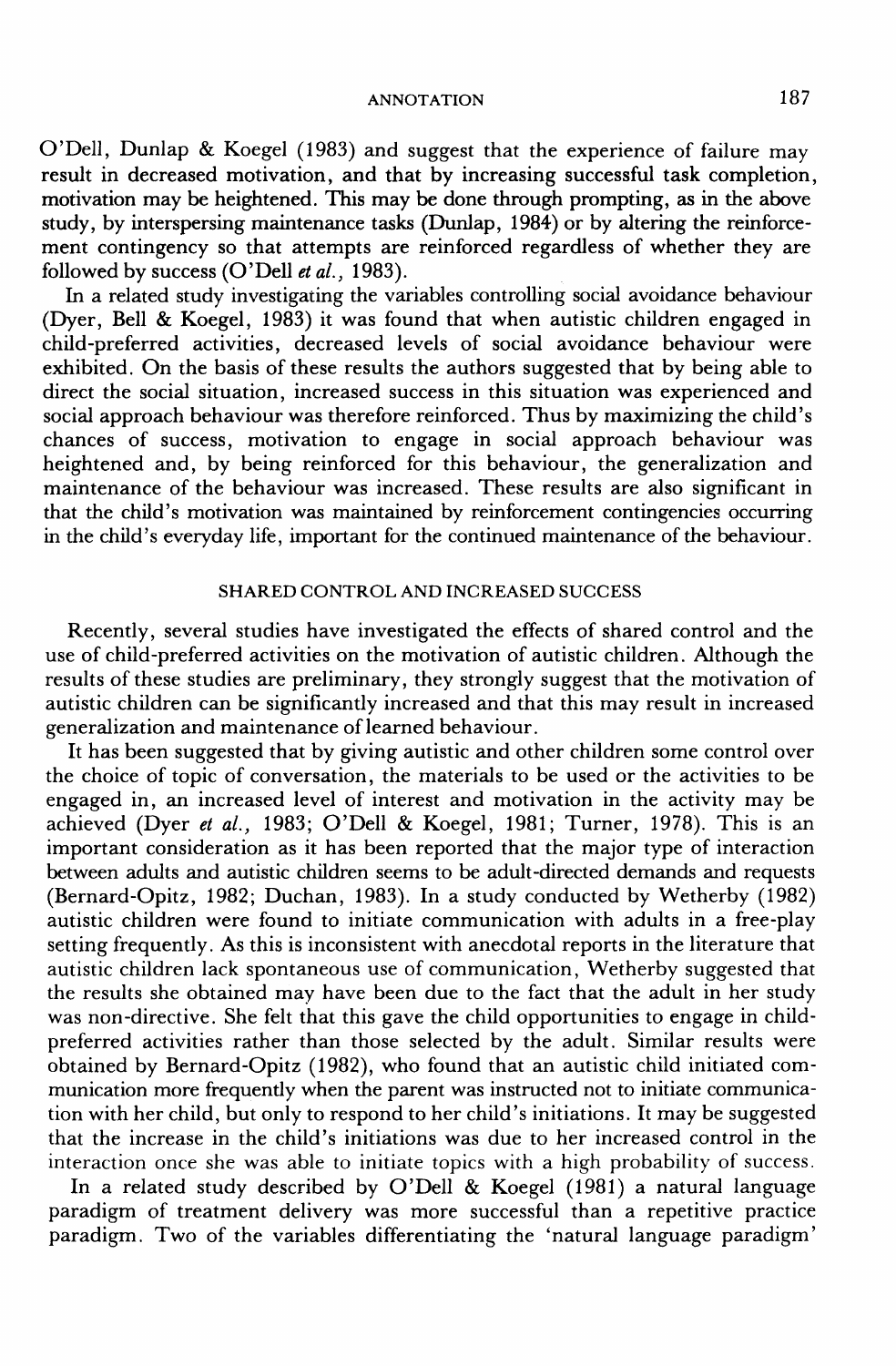from the 'repetitive practice paradigm' were turn-taking and shared control. In the natural language paradigm, turn-taking (the exchange between the speaker and listener that takes place in normal conversation) and shared control (the sharing by both the child and the clinician of the topic and the control over the communicative act) were major factors in delivering the stimulus materials. If the child indicated with an appropriate vocal request that the activity should be discontinued, or that a new activity should be started, the clinician would comply. Thus in this treatment approach both the child and the clinician were active participants in the activity. In the 'repetitive practice paradigm', however, a driU format was used in which repeated trials were presented by the clinician who then waited or prompted the child to respond (i.e. used clinician control). A marked difference was found between the two methods of language intervention regarding the children's utterances in the imitative, deferred imitative and spontaneous utterance categories. In the 'natural language paradigm' the results indicated an increased use of appropriate, spontaneous and generalized speech and language, whereas in the 'repetitive practice paradigm' the results showed a low level of imitative and spontaneous production of target words, *and* negligible evidence of generalization. These results and those of related research (cf. Hart & Risley, 1980; McGee, Krantz & McClannahan, in press; Neef, Walters & Egel, in press) suggest that a 'natural language paradigm' may be a useful form of treatment as it increases the child's interest and motivation to learn and facilitates generalization of acquired skills. Generalization is further facilitated by the fact that the programme utilizes stimulus events and contingencies which more closely approximate the child's natural environment.

That choice may be a significant motivational variable for autistic children was further demonstrated in the previously mentioned study by Dyer *et al* (1983). They found that decreased levels of social avoidance behaviour were exhibited when the children engaged in child-preferred activities and that higher ratings of interest and involvement in the social interaction were obtained when the toys and topics for conversation were selected by the child. They also found that a child who participated in a long-term clinical intervention exhibited a generalized reduction of social avoidance responses after clinical intervention. Thus it may be suggested that generalization and maintenance of appropriate behaviour was facilitated by the child's increased motivation in interacting with strangers, resulting from the child taking some control of the interaction and introducing preferred topics.

These results are consistent with what has been reported in associated areas. Studies in the normal population have suggested that when a subject is given a choice in the selection of the antecedent stimuli, motivation is increased. In addition, opportunity for choice has been found to affect learning ability and the generalization of the learned behaviour significantly (Blackwell, 1975; Kail, 1975; Monty, Rosenberger & Perlmuter, 1973). In a study conducted by Turner (1978) with two preschool language-impaired children, interest in the remediation setting was increased when they were given a choice of stimulus materials. In addition, she found that language structures learned during this condition were more likely to generalize to extra-clinic settings than when materials were selected by the experimenter.

The above studies suggest that the low motivation demonstrated by autistic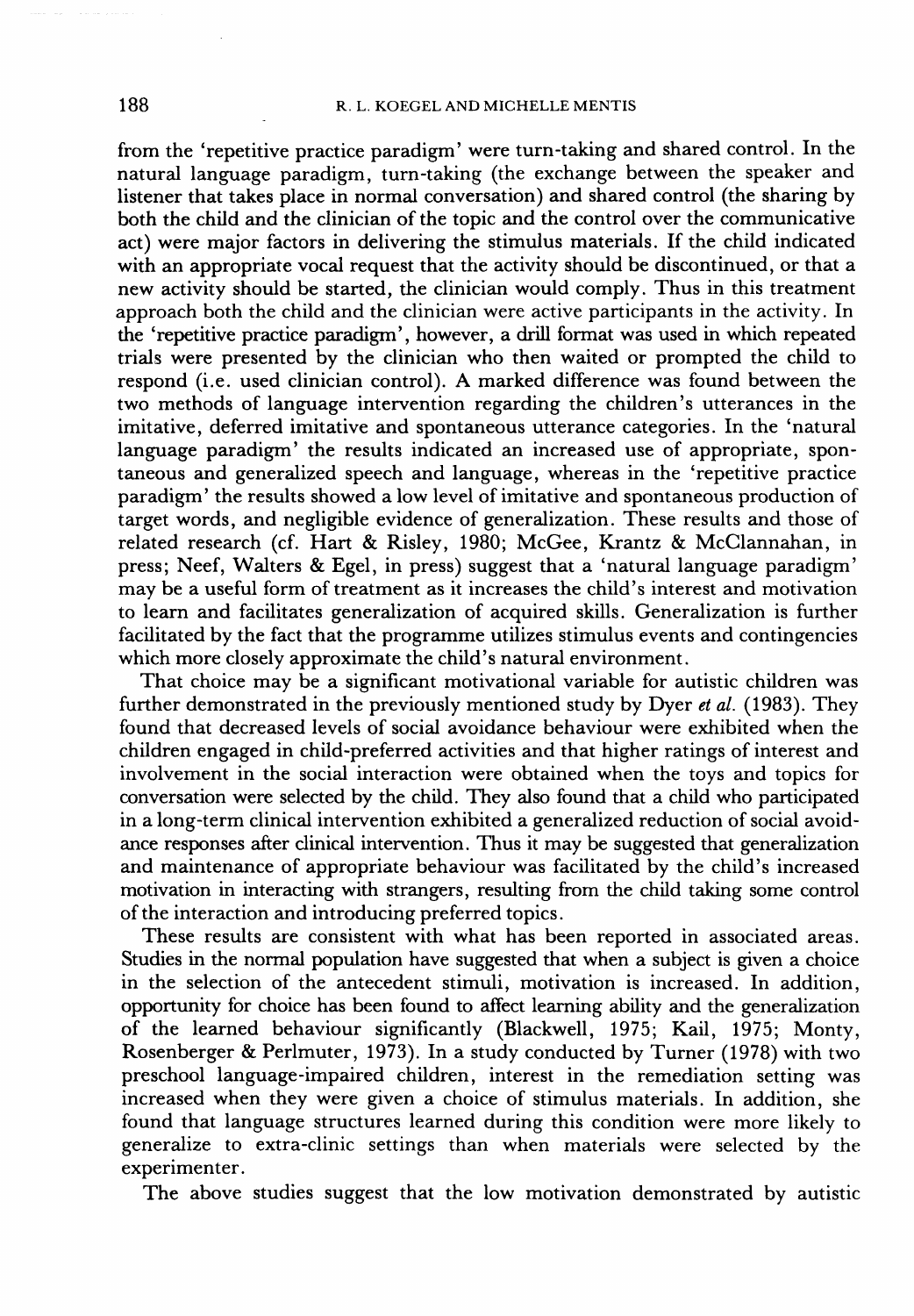## ANNOTATION 189

children can be increased in a setting where the control is shared by the child and clinician and where the child is given a choice regarding the selection of materials, activities and topics. In addition, they suggest that increased motivation may facilitate generalization and maintenance of treatment gains as the child is moving towards functioning in the environment in a manner more similar to that of normal children. This may be facilitated by eliciting teacher, parental, sibling and peer support in giving the child opportunities to initiate communication and select preferred topics, activities and toys.

#### CONCLUDING COMMENTS

The results of the above research suggest that the motivation of autistic children can be increased and that this may be a crucial variable in the acquisition, generalization and maintenance of their treatment gains. This is because the emphasis is being placed on helping the autistic child respond in a manner more similar to that of normal children. The low level of motivation evident in autistic children may inhibit the acquisition of new skills and restrict the generalization and maintenance of acquired skills beyond treatment settings. However, it seems that if their motivation can be increased, this will result in the acquisition and maintenance of a much wider range of behaviour. Thus motivation may be a key target behaviour which could result in more widespread behaviour change than has typically been seen in the past.

Although the research is still in its infancy, it has led to the identification of some of the variables that influence autistic children's motivation. Sensory reinforcers have been found to be powerful for autistic children, and have the advantages of being more resistant to satiation than primary reinforcers such as food (cf. Rincover, Newsom, Lovaas & Koegel, 1977). The variation of antecedent and consequent stimuli has also been shown to influence autistic children's motivation and thereby maintain a high level of responding (Dunlap & Koegel, 1980; Egel, 1980, 1981). A maintain a night rever of respecting (a matrix of  $\frac{1}{2}$  most significant finding in this area is the relationship that has been found between success and motivation. By encouraging autistic children to respond until they successfully complete tasks, their motivation to perform such tasks in the future may be increased. A further significant finding is that by increasing the child's control of the environment, success and motivation may be increased. This can affect a number of other behaviours and may result in widespread generalization and maintenance of a number of types of behaviour. In doing so, steps are being taken to enable the autistic child to function in a way that will be more effective in learning and maintaining new skills. However, these are essentially the first steps; while several ways to increase the autistic child's motivation to work on specific tasks within treatment have been identified, less research has been directed towards identifying how the child's motivation in the natural environment can be enhanced. The further development of more powerful motivational techniques for use with the autistic child may represent one of the major challenges to researchers in the field today.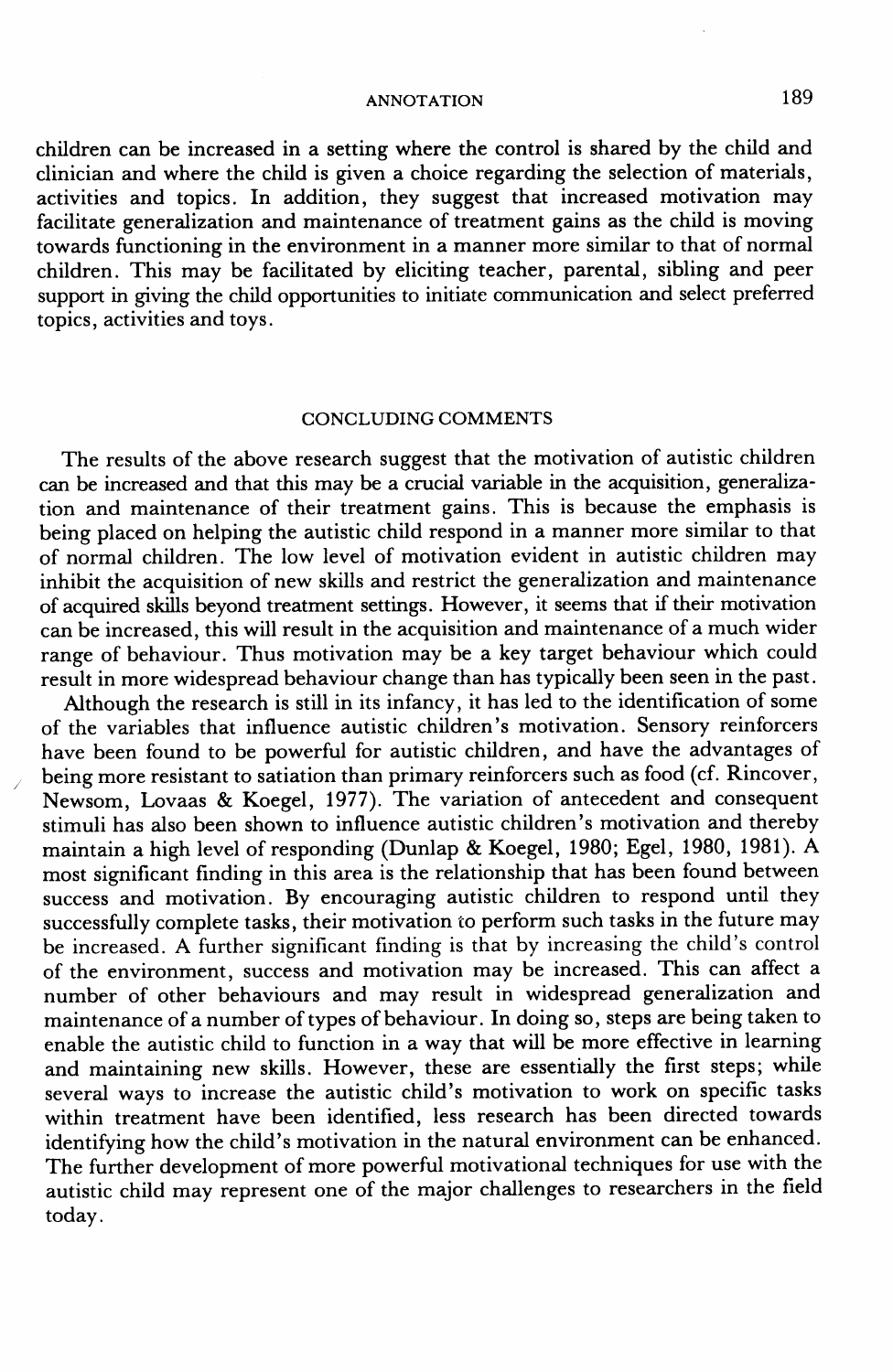#### 190 R.L. KOEGEL AND MICHELLE MENTIS

### **SUMMARY**

Research in the area of motivation in autistic and other children suggests that autistic children may be capable of performing at a higher level than they typically function. This article describes research in the area of 'learned helplessness' which suggests that autistic children's handicaps may expose them to frequent failure and to an unusual level of non-contingent reinforcement which may produce a 'learned helplessness' state of extremely low motivation, with a consequent abnormally low overall functioning level. The present article also discusses research on strategies which might be employed to improve autistic children's exposure to favourable response-reinforcer contingencies. This would be expected to improve the general level of motivation in such children, with related gains in the acquisition, generalization maintenance of a broad array of target behaviours.

*Acknowledgements*—Preparation of this annotation was supported in part by the U.S. Department of Education, Special Education Program Contract No. 300-82-0362 and by U.S. Public Health Service Research Grants MH28210 and MH28231 from the National Institute of Mental Health.

#### REFERENCES

- Bernard-Opitz, V. (1982). Pragmatic analysis of the communicative behavior of an autistic child. Journal of Speech and Hearing Disorders, 47, 99-109.
- Blackwell, L. R. (1975). *Student choice in curriculum, feelings of control and causality, and academic motivation and performance.* Unpublished dissertation.
- Churchill, D. W. (1971). Effects of success and failure in psychotic children. *Archives of General Psychiatry,* 25,208-214.
- Clark, P. & Rutter, M. (1979). Task difficulty and task performance in autistic children. *Journal of Child Psychology and Psychiatry,* 20, 271-285.
- Duchan, J. F. (1983). Autistic children are noninteractive: or so we say. *Seminars in Speech and Language,* 4,53-61.
- Dunlap, G. (1984). The influence of task variation and maintenance tasks on the learning and affect of autistic *children. Journal of Experimental Child Psychology,* 37, 41-64.
- Dunlap, G. & Koegel, R. L. (1980). Motivating autistic children through stimulus variation. *Journal of Applied Behavior Analysis,* 13, 619-627.
- Dyer, K., Bell, L. K. & Koegel, R. L. (1983). *Generalized reduction of social avoidance behaviors in autistic children.* Paper presented at the American Psychological Association Annual Convention, Anaheim, CA.
- Egel, A. L. (1980). The effects of constant versus varied reinforcer presentation on responding by autistic children. *Journal of Experimental Child Psychology*, 30, 455-463.
- Egel, A. L. (1981). Reinforcer variation: implications for motivating developmentally delayed children. *Journal of Applied Behavior Analysis,* 14, 345-350.
- Hart, B. M. & Risley, T. R. (1980). *In vivo* language intervention: unanticipated general effects. Journal of Applied Behavior Analysis, 13, 407-432.
- Kail, R. V. (1975). Freedom of choice, task performance and task persistence. *Journal of Experimental Education,* 44, 32-34.
- Koegel, R. L. & Egel, A. L. (1979). Motivating autistic children. *Journal of Abnormal Psychology,* 88, 418-426.
- MacMillan, D. L. (1971). The problem of motivation in the education of the mentally retarded. *Exceptional Children, 37,* 579-586.
- McGee, G. G., Krantz, P. J. & McClannahan, L. E. (In press). The facilitative effects of incidental teaching on prepositional usage by autistic children. *Journal of Applied Behavior Analysis.*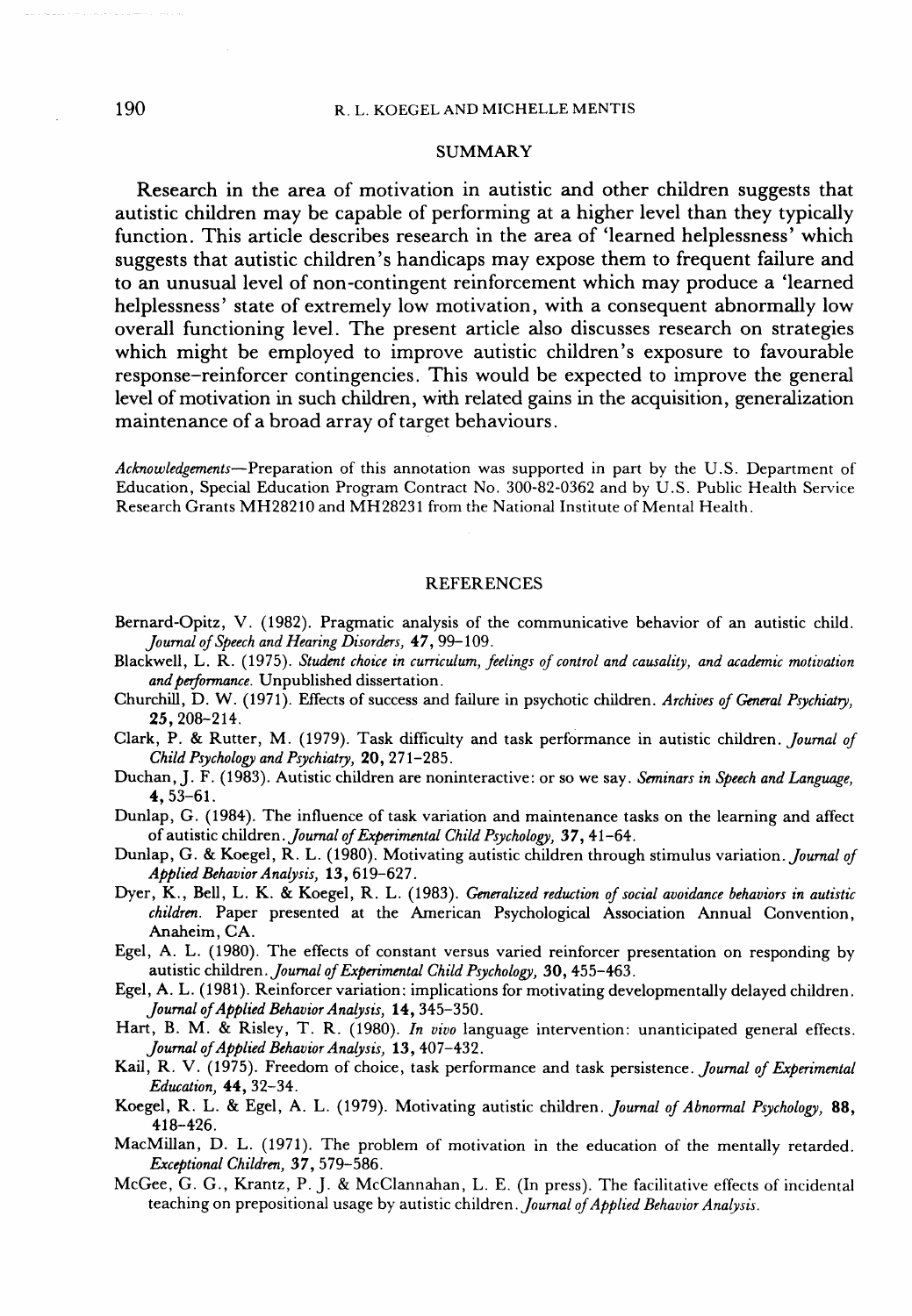- Miller, W. R. & Seligman, M. E. P. (1975). Depression and learned helplessness in man. *Joumat of Experimental Psychology,* 84,228-238.
- Mittler, P. (1966). The psychological assessment of autistic children. In J. K. Wing (Ed.), *Early childhood autism: clinical, educational and social aspects {pp.* 145-158). London: Pergamon Press.
- Monty, R. A., Rosenberger, M. A. & Perlmuter, L. C. (1973). Amount of locus of choice as sources of motivation in paired-associate learning. Journal of Experimental Psychology, 97, 16-21.
- Neef, N. A., Walters, J. & Egel, A. L. (In press). Establishing generative yes/no responses in developmentally delayed children. Journal of Applied Behavior Analysis.
- O'Dell, M. C , Dunlap, G. & Koegel, R. L. (1983). *The importance of reinforcing verbal attempts during speech training with nonverbal children.* Paper presented at the American Psychological Association Annual Convention, Los Angeles, CA.
- O'Dell, M. & Koegel, R. L. (1981). *The differential effects of two methods of promoting speech in non-verbal* autistic children. Paper presented at the 1981 Annual Convention of the American Speech-Language-Hearing Association, Los Angeles, CA.
- Overmier, O. B. & Seligman, M. E. P. (1967). Effects of inescapable shock upon subsequent escape and avoidance learning. *Journal of Comparative Physiological Psychology*, 63, 28-33.
- Rimland, B. (1978). Inside the mind of an autistic savant. *Psychology Today,* 12, 68-80.
- Rincover, A., Newsom, C. D., Lovaas, O. I. & Koegel, R. L. (1977). Some motivational properties of sensory reinforcement in psychotic *children. Journal of Experimentat Child Psychology,* 24, 312-323.
- Rodda, M. (1977). Language and language-disordered children. *Bulletin of the British Psychological Society,* 30, 139-142.
- Rutter, M. (1978). Diagnosis and definition. In M. Rutter & E. Schopler (Eds), *Autism: a reappraisal of concepts and treatment (pp.* 1-26). New York: Plenum Press.
- Seligman, M. E. P. & Maier, S. F. (1967). Failure to escape traumatic shock. *Journal of Experimental Psychology,* 74, 1-9.
- Seligman, M. E. P., Maier, S. F. & Geer, J. (1968). The alleviation of learned helplessness in the dog. *Journal of Abnormal and Social Psychology, 73,* 256-262.
- Turner, B. L. (1978). *The effects of choice of stimulus materials on interest in the remediation process and the* generalized use of language training. Unpublished thesis, University of California, Santa Barbara, CA.
- Wetherby, A. (1982). *Communicative, cognitive, and social development in autistic children.* Unpublished dissertation. University of California, San Francisco, CA.